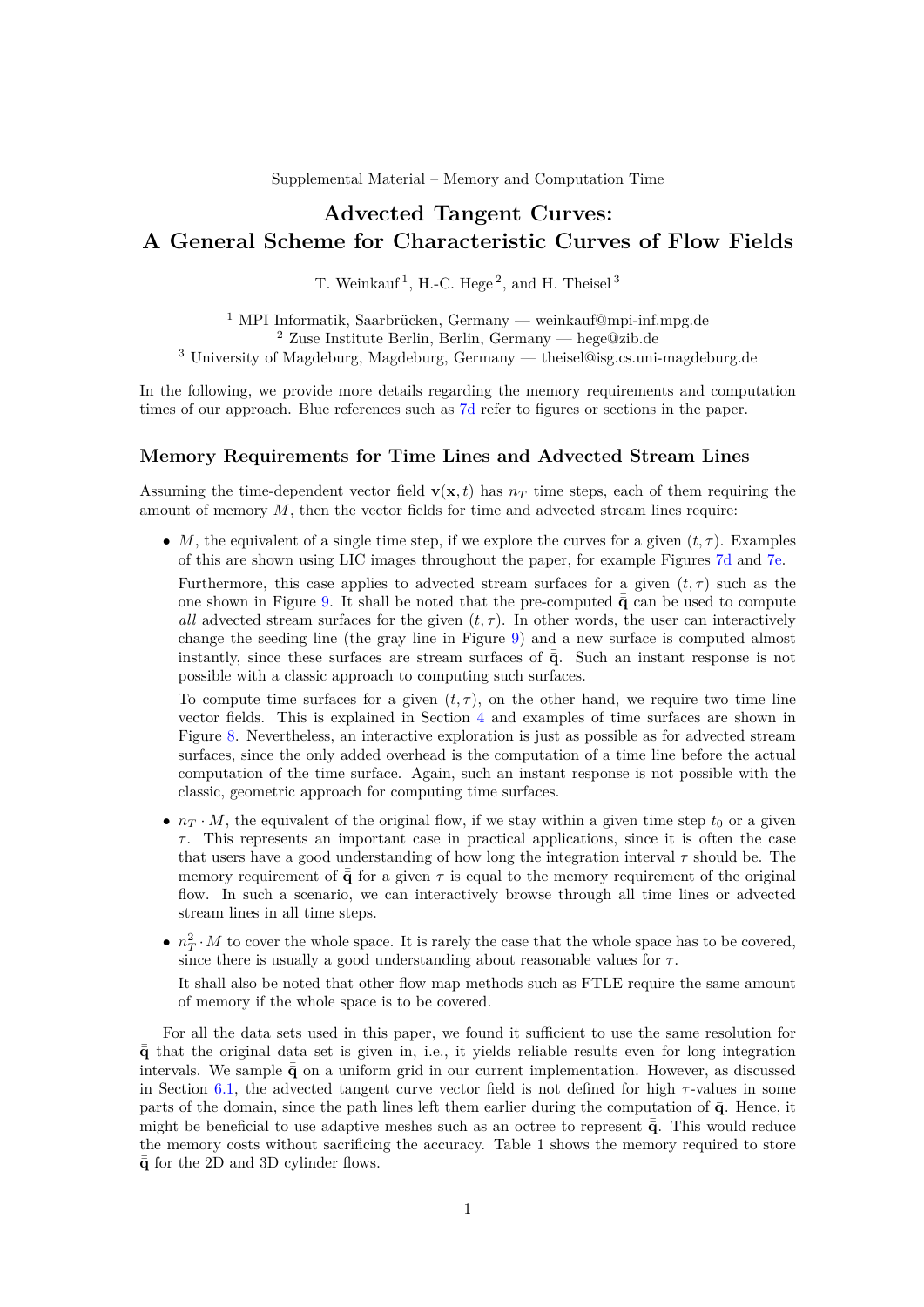Table 1: Time and memory needed to compute and store the vector fields for time lines or advected stream lines.

| Data set                    | Temporal Resolution        | Computation Time | Memory |
|-----------------------------|----------------------------|------------------|--------|
| (spatial resolution)        | $\tau \times t$            | in minutes       | in MB  |
| Cylinder 2D                 | $1 \times 1$ , $\tau = -2$ | 0.21             | 0.258  |
| $(338 \times 100)$          | $250 \times 1$             | 0.87             | 64.5   |
| Square Cylinder 3D          | $1 \times 1$ , $\tau = -5$ |                  | 6.8    |
| $(192 \times 64 \times 48)$ | $102 \times 1$             | 160              | 688.5  |

### **Memory Requirements for Streak Lines**

As discussed in Section 3.1, streak lines can also be described using our scheme. In fact, the theory regarding streak lines from [WT10] is a special case of the more general scheme introduced in this paper.

The memory requirements for the streak line vector field are identical to the requirements for the time line vector field (see above) – with one important exception: streak lines cannot be explored with the equivalent of a single time step, since streak lines are defined in the  $D \times \Upsilon$ domain. In other words, to compute streak lines using  $\bar{\bar{q}}$ , one needs at least  $n<sub>T</sub> \cdot M$  amount of memory (the equivalent of the original flow).

#### **Computation Times for Time Lines and Advected Stream Lines**

Computing  $\bar{\bar{q}}$  for a time step of the 2D cylinder data set took 52 seconds single-threaded on a laptop with an Intel Core 2 Duo T9550 (2.66GHz). Computing a spatial slice of the time line or advected stream line vector fields took 4 minutes for an integration interval  $\tau = -5$  in the 3D time-dependent flow around a square cylinder. More measurements are listed in Table 1.

Some of these numbers may appear rather large, maybe even almost prohibitive. For example, we need 160 minutes to compute  $\bar{q}$  for all time steps in the 3D flow behind the square cylinder. However, it shall be noted that the result can be used for much more than a single picture. As mentioned earlier, this can be used to browse interactively through all advected stream surfaces of all time steps (for a given  $\tau$ ). If such an application is required by the user, then it seems very beneficial to use our differential description of characteristic curves instead of the classic geometric approach: the memory overhead is not too large (in the order of the original flow) and the time for computing  $\bar{\bar{q}}$  is easily amortized once a certain number of curves/surfaces has been computed using  $\bar{q}$ .

This shall be explained in more detail using time lines: Integrating a time line in  $\bar{\bar{q}}$  amounts to a simple tangent curve integration, whereas the classic approach amounts to a path surface integration. Comparing the two approaches, the time spent for computing  $\bar{\bar{q}}$  will be amortized for a certain number of time lines. In our implementation, this happens for the 2D cylinder flow at around 300 time lines, see Figure 1. After that, our new approach is faster. Similar statements apply to time surfaces and advected stream lines/surfaces.

As Figure 1 shows, our approach scales very well with the number of integral curves to be computed. As such, we see it as an orthogonal approach to the classic geometric approach:

- If *many* integral curves/surfaces (streak lines, time lines, advected stream lines, . . . ) are to be computed, the new differential description is to be preferred due to its overall faster computation time in this scenario (computing  $\bar{\mathbf{q}}$  plus computing the individual lines/surfaces).
- If *some* integral curves/surfaces are to be computed and the focus is on an *interactive* presentation, the new differential description is to be preferred, since it allows for the fastest computation of individual lines/surfaces.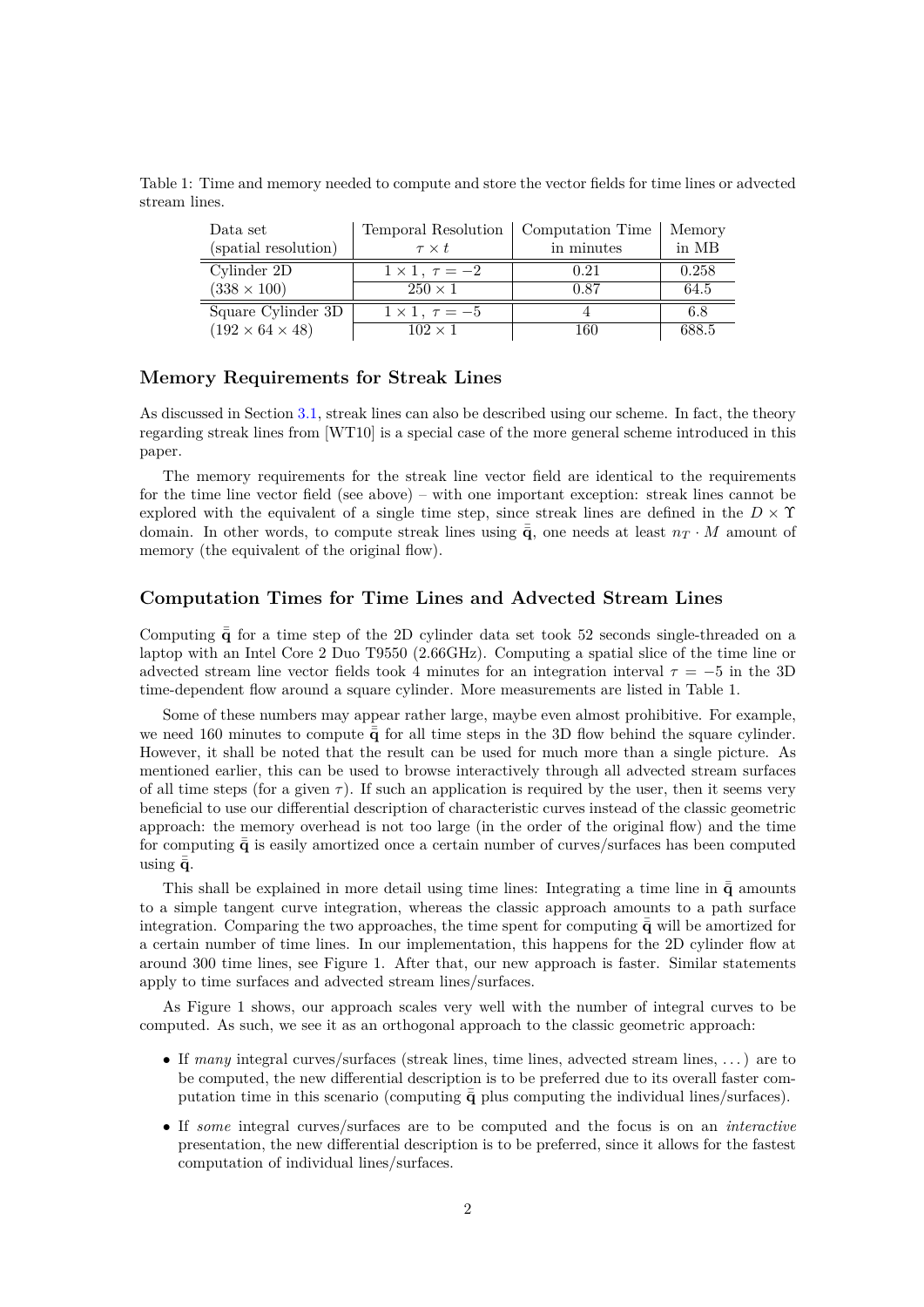

Figure 1: Computation times for integrating time lines.

- If *some* integral curves/surfaces are to be computed for a *non-interactive* application, the classic geometric approach is to be preferred, since it requires less memory and – depending on the number of lines/surfaces – may have an overall faster computation time in this scenario.
- If a *single* integral curve/surface is to be computed, the classic geometric approach is to be preferred, since it will be faster in this scenario.

#### **Computation Times for Streak Lines**

In contrast to the time line vector field and the advected stream line vector field, the computation of the streak line vector field requires temporal derivatives of the flow map. Hence, two additional path lines have to be integrated for each grid point of  $\bar{\mathbf{q}}$ , which makes the computation of the streak line vector field slightly more expensive.

#### **Parallel Computation**

As discussed in Section 6.1,  $\bar{\mathbf{q}}$  is computed using a large number of path line integrations. These integrations are independent from each other. Therefore, the algorithm can easily be implemented in a parallel fashion. We did this and tested it on a quad-core i7-2720 CPU. The results for the 2D cylinder flow are given in Table 2. Note that we do not achieve the theoretical speed-up of 4.0 when using all four cores, since only the path line integration has been parallelized. Other parts of the algorithm (such as the derivation of the flow map) are still carried out in a serial fashion.

## **References**

[WT10] T. Weinkauf and H. Theisel. Streak lines as tangent curves of a derived vector field. *IEEE TVCG*, 16(6):1225–1234, 2010.